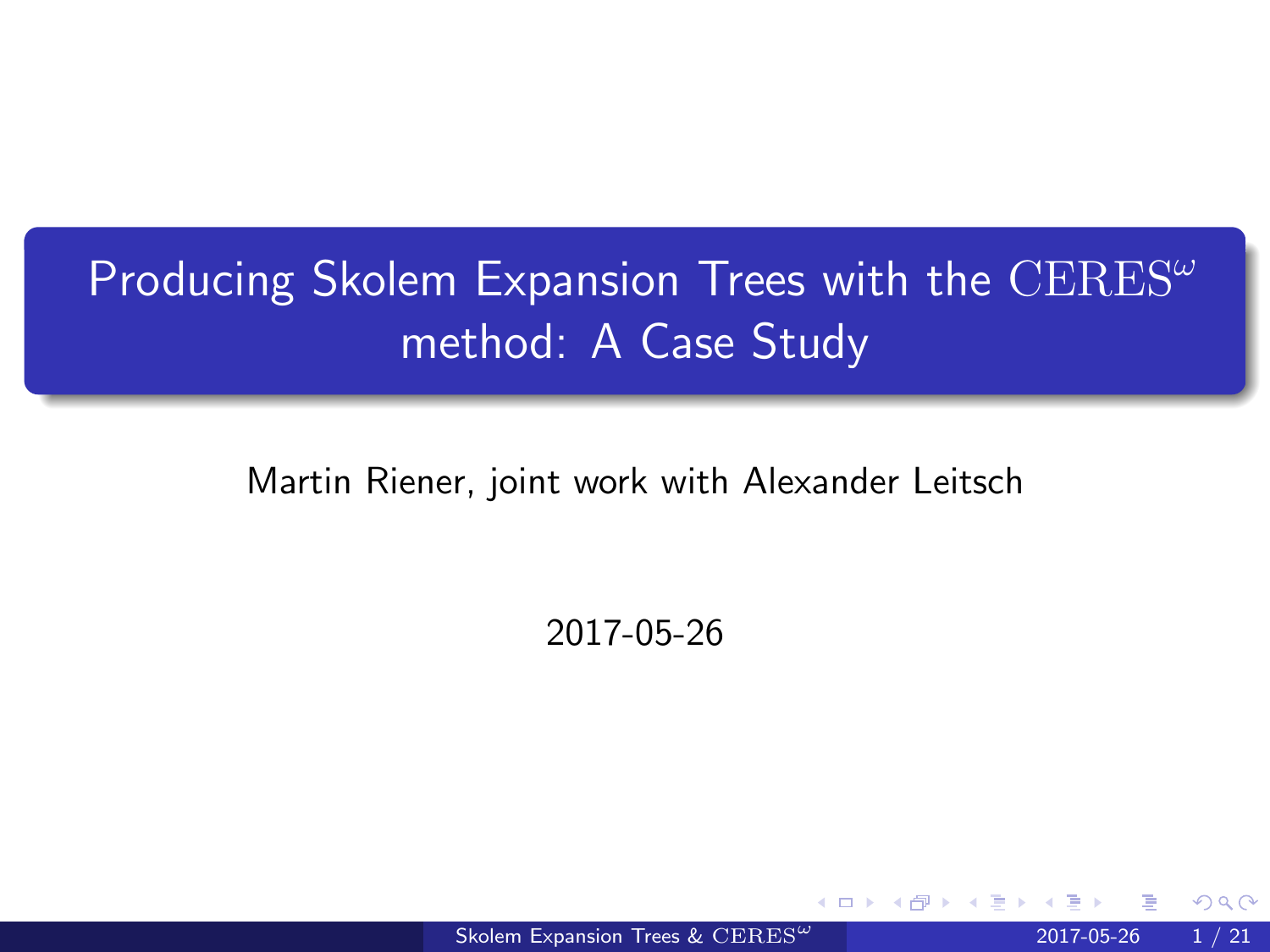- Skolem Expansion Proofs:
	- Proof representation for Classical Higher-Order Logic (ETT)
	- Stores instantiations, no propositional reasoning
	- $\bullet$  Compact alternative to  $LK$
- $\bullet$  LK<sub>sk</sub>:
	- Cut-free higher-order sequent calculus with Skolem terms
	- Produced in the  $CERES^{\omega}$  method:
		- $\bullet$  Proof formalization in  $LK$
		- 2 Conversion to  $LK_{sk}$  + Cut  $(LK_{skc})$
		- $\bullet$  Creation of Characteristic Sequent Set + Proof Projections
		- 4 Assembling of  $LK_{skc}$  proof in passive-cut normal-form
		- **5** Transformation to  $LK_{sk}$  by reductive method
		- $\bullet$  Repair locally unsound inferences and transfer to  $LK$
- <span id="page-1-1"></span><span id="page-1-0"></span>Goal: replace steps [5](#page-1-0) and [6](#page-1-1) by expansion proof extraction. This talk: step 6.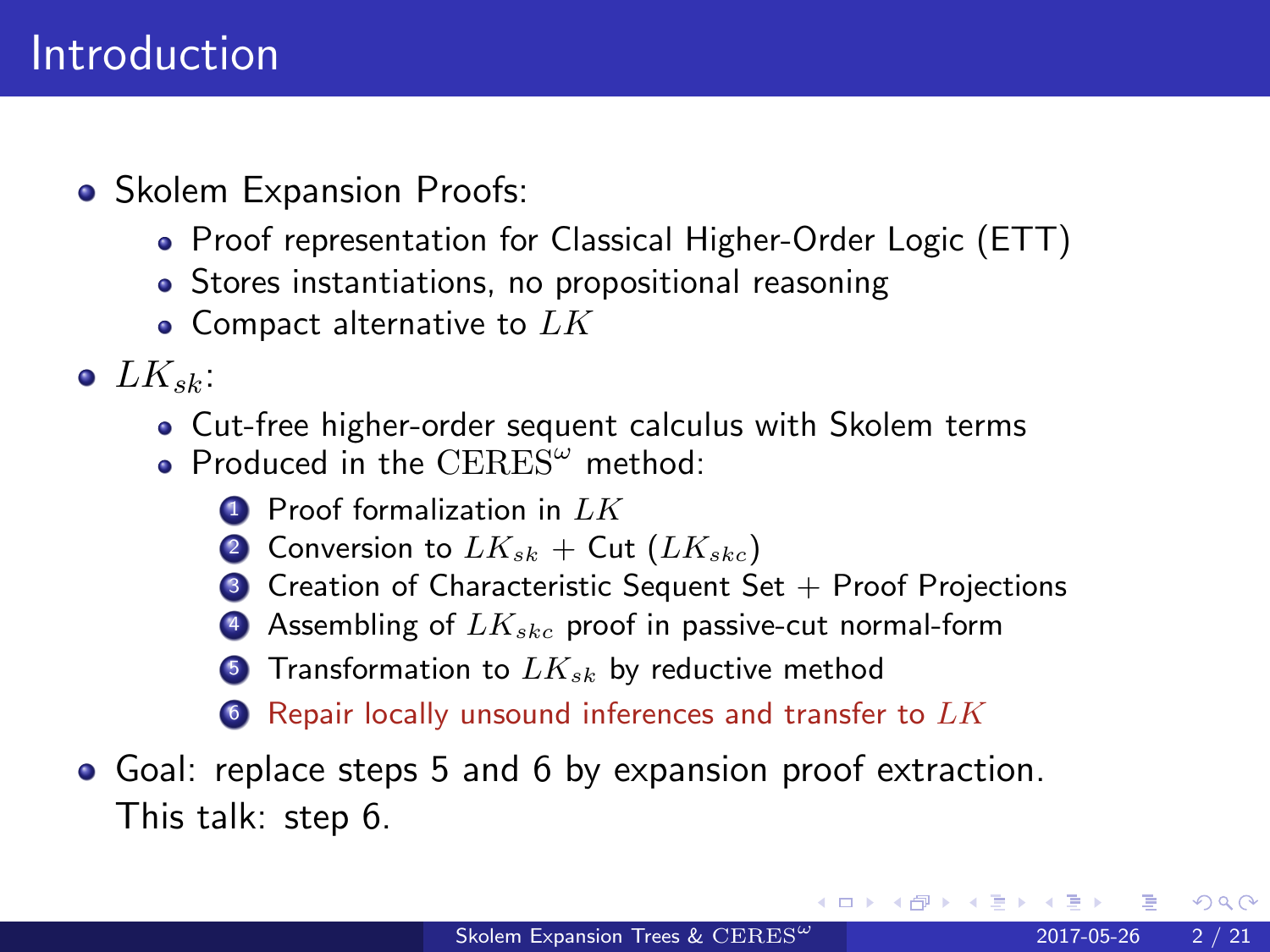- Skolem Expansion Proofs
- $\bullet$  LK<sub>sk</sub>
- From  $LK_{sk}$  to Skolem Expansion Proofs
- Case Study: Infinite Pigeon Principle

4 D F

 $QQ$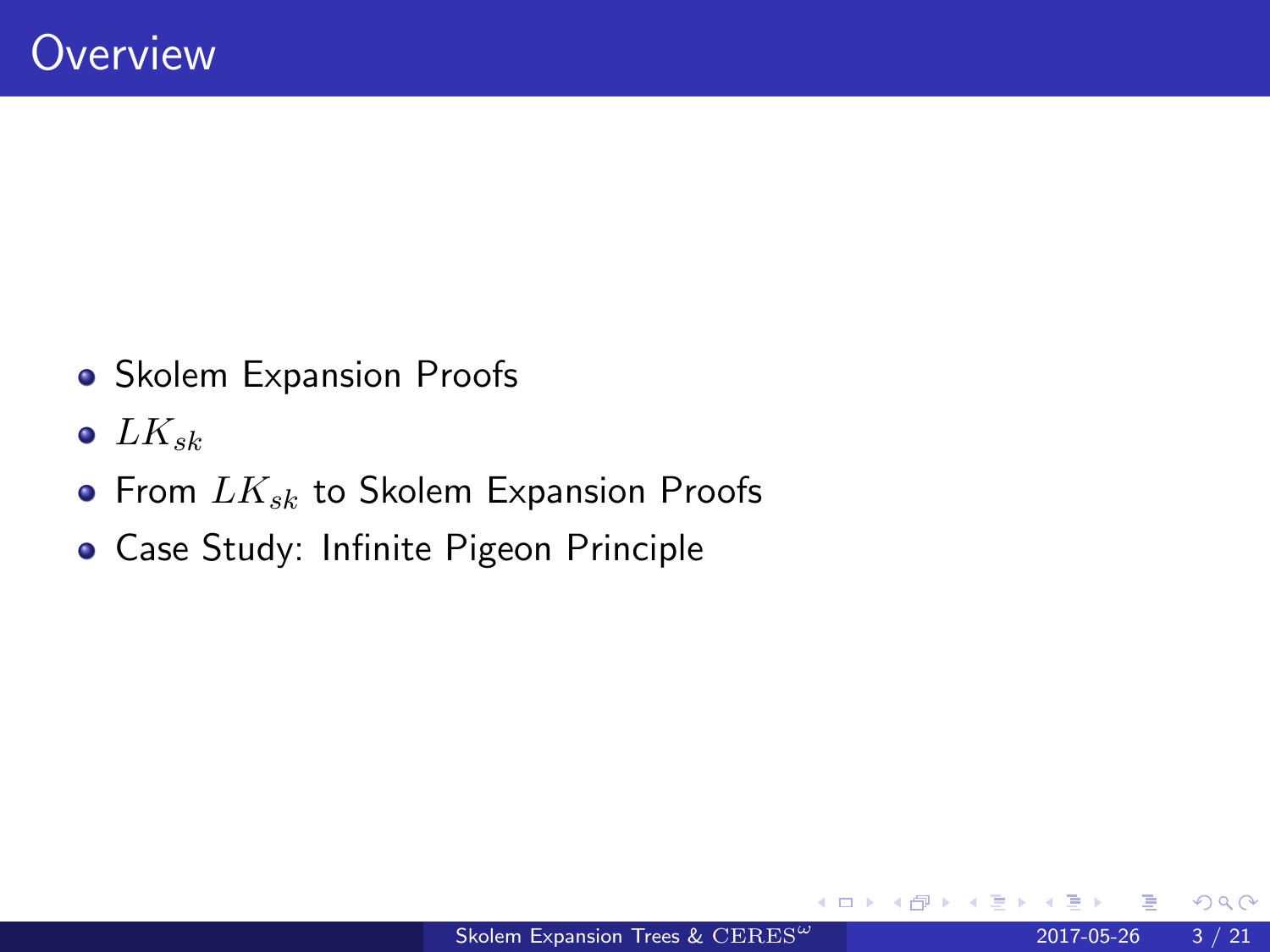- **Generalization of Herbrand Disjunctions to Higher Order Logic**
- Tree mirrors logical structure of the formula
- Weak Quantifier nodes store instantiations
- **•** Strong Quantifier nodes store Skolem terms
	- Shallow formula: formula with quantifiers
	- Deep formula: formula with instantiations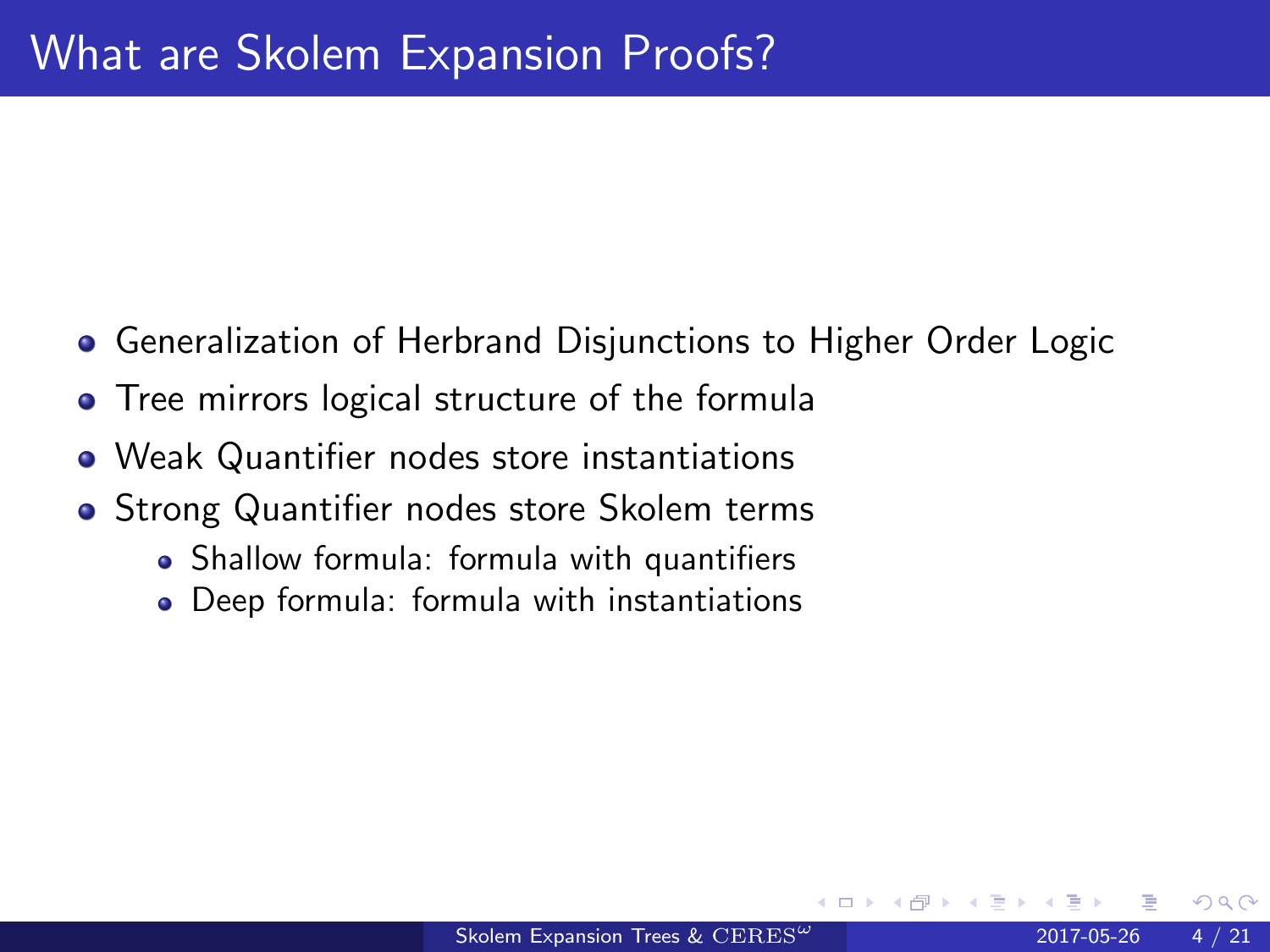**Shallow formula:**  $\forall X \exists Y \forall i (X(i) \rightarrow Y(i+1)) \rightarrow \exists i \exists ZZ (((i+1)+1)+1)$ 

Deep formula:

$$
(C(i) \rightarrow s_0(C, i + 1))
$$
  
\n
$$
\land (s_0(C, i + 1) \rightarrow s_0(s_0(C), (i + 1) + 1))
$$
  
\n
$$
\land (s_0(s_0(C), (i + 1) + 1) \rightarrow s_0(s_0(s_0(C)), ((i + 1) + 1) + 1))
$$
  
\n
$$
\rightarrow (C(i) \rightarrow s_0(s_0(s_0(C)), ((i + 1) + 1) + 1))
$$

Expansion Tree (blackboard)

4 D F

4 B K 4

 $299$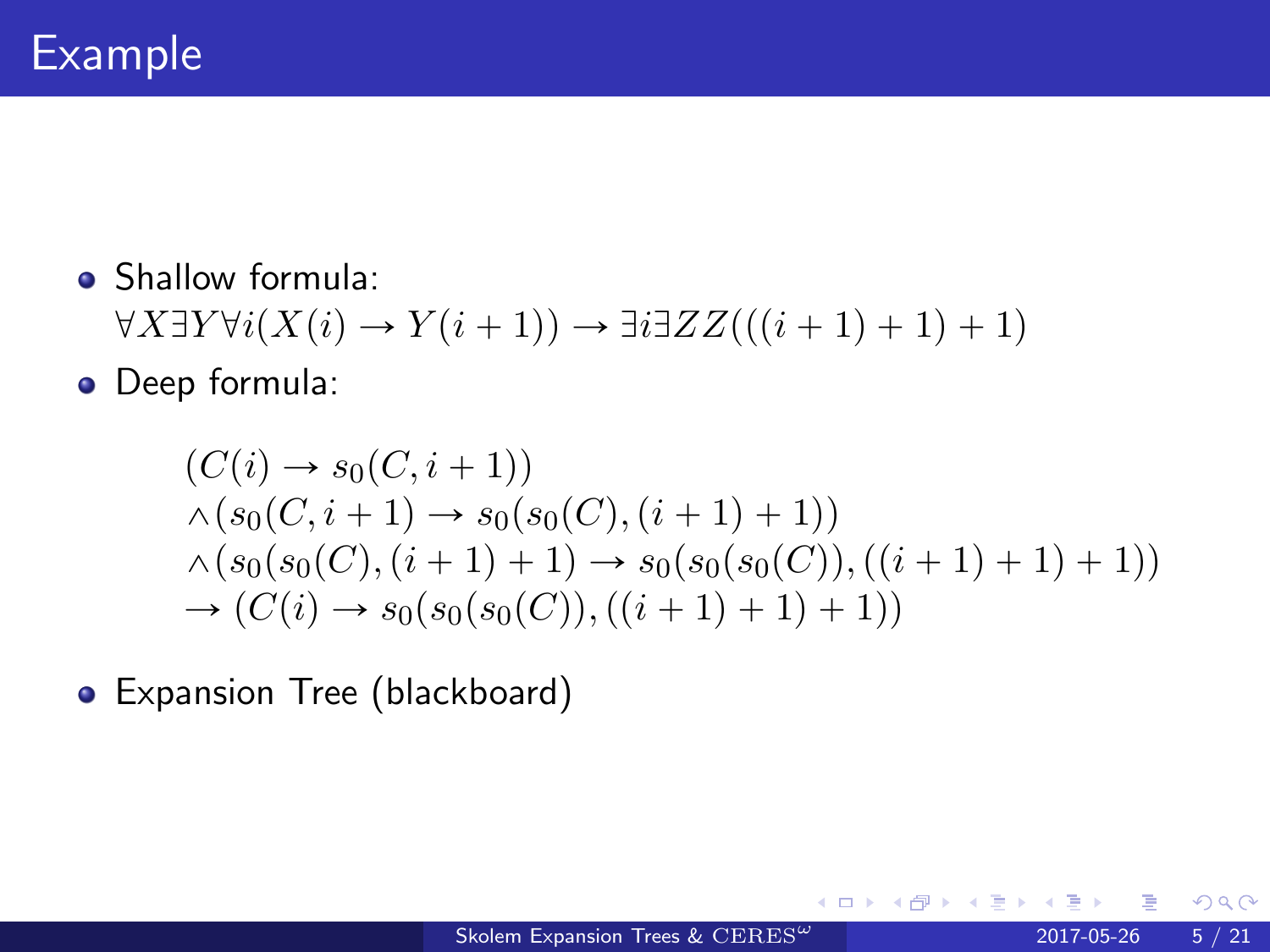### Definition: Expansion Tree

- Atom Node  $A(F)$ : HOL Atom or weakly quantified formula  $\text{Sh}(A) = \text{Dp}(A) = F$
- Logical Operator Node:  $\neg T$ ,  $T_1 \circ T_2$  with  $\circ \in \{\land, \lor, \to\}$ :  $\text{Sh}(\neg T) = \neg \text{Sh}(T)$ ,  $\text{Dp}(\neg T) = \neg \text{Dp}(T)$  $\text{Sh}(T_1 \circ T_2) = \text{Sh}(T_1) \circ \text{Sh}(T_2)$ ,  $\text{Dp}(T_1 \circ T_2) = \text{Dp}(T_1) \circ \text{Dp}(T_2)$
- Strong (Skolem) Quantifier Node:  $QT +^s S$  with  $Q \in \{\forall, \exists\}$ :  $\mathrm{Sh}(QT+^{s(t_1,...,t_n)})S) = QT,$  $Dp(QT + s(t_1,...,t_n) S) = Dp(S)$
- $\bullet$  Weak Quantifier Node:  $QT +^{t_1} T_1 + \ldots +^{t_n} T_n$ :  $\text{Sh}(QT +^{t_1} T_1 + \ldots +^{t_n} T_n) = QT$  $\text{Sh}(QT +^{i_1} T_1 + \ldots +^{i_n} T_n) = QT$ <br> $\text{Dp}(\forall T +^{i_1} T_1 + \ldots +^{i_n} T_n) = \bigwedge_{i=1}^n \text{Dp}(T_i)$  $Dp(\forall T +^{e_1} T_1 + \ldots +^{e_n} T_n) = \bigwedge_{i=1}^{n} Dp(T_i)$ <br>  $Dp(\exists T +^{t_1} T_1 + \ldots +^{t_n} T_n) = \bigvee_{i=1}^{n} Dp(T_i)$

 $QQ$ 

∢ ロ ▶ ( x 伊 ▶ ( ( 后 ) ( ( 后 )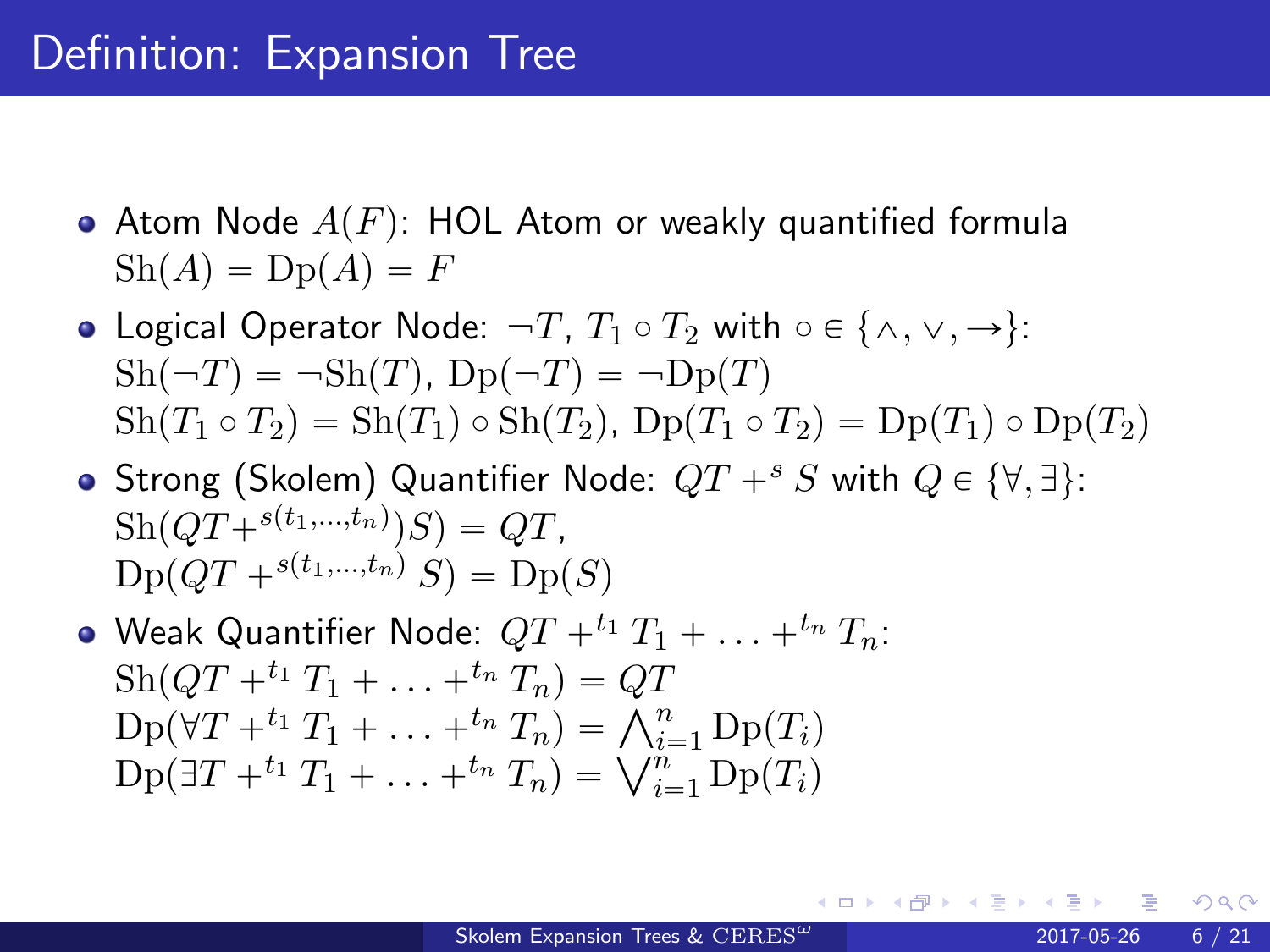- $\bullet$  Each Skolem quantifier node introduces a unique Skolem function s.
- The path from the root to a Skolem quantifier node contains exactly p weak quantifier nodes with expansion terms  $t_1$  to  $t_p$  (in that order).
- Groundedness: "no dangling weak quantifier leaves"
- Expansion Proof: Deep formula is valid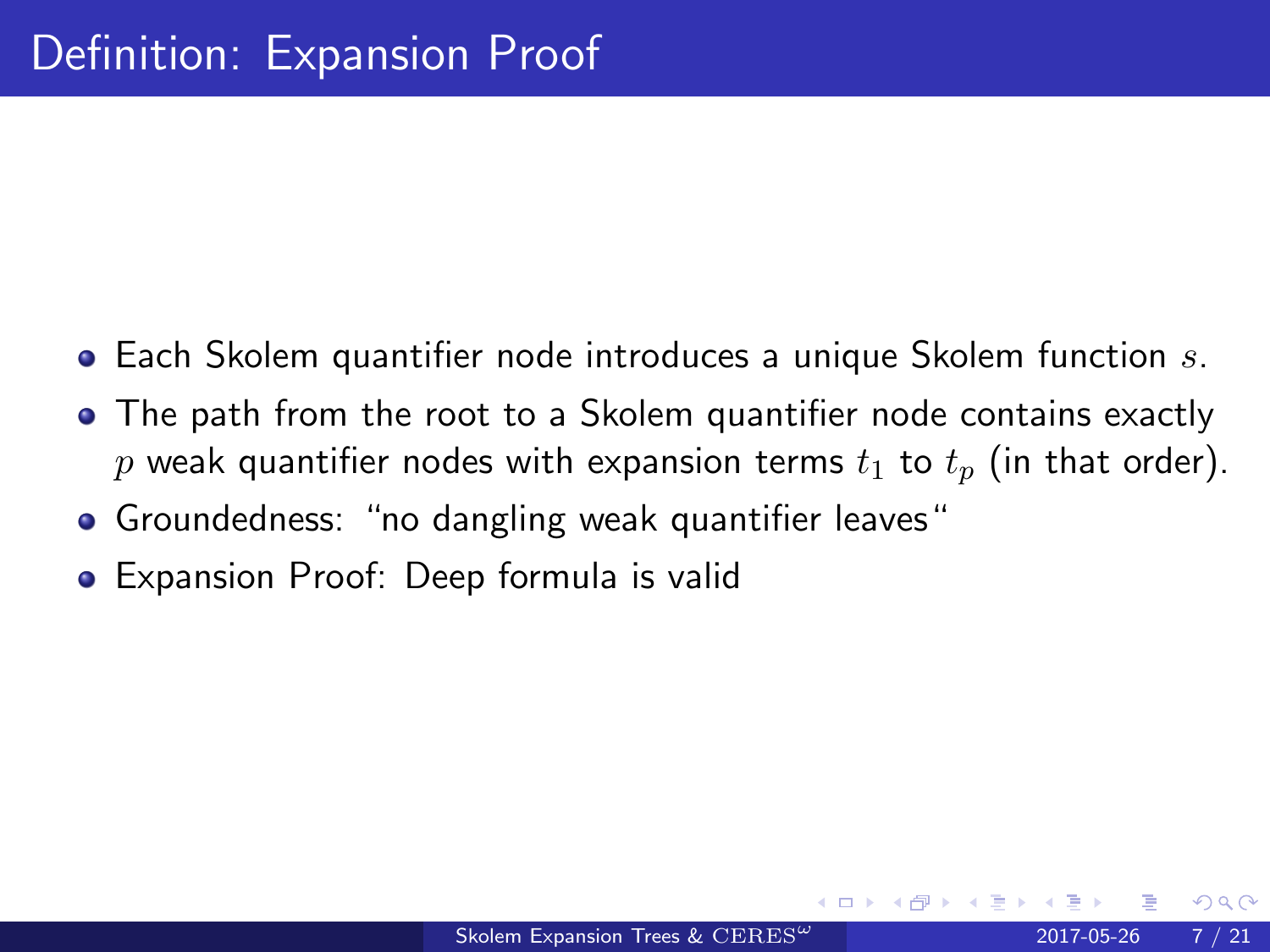- Theorem: Grounded EP convertible to grounded Skolem EP
- Theorem: Grounded Skolem EP convertible to grounded EP
- Theorem: EP convertible to  $LK$
- Theorem:  $LK$  convertible to EP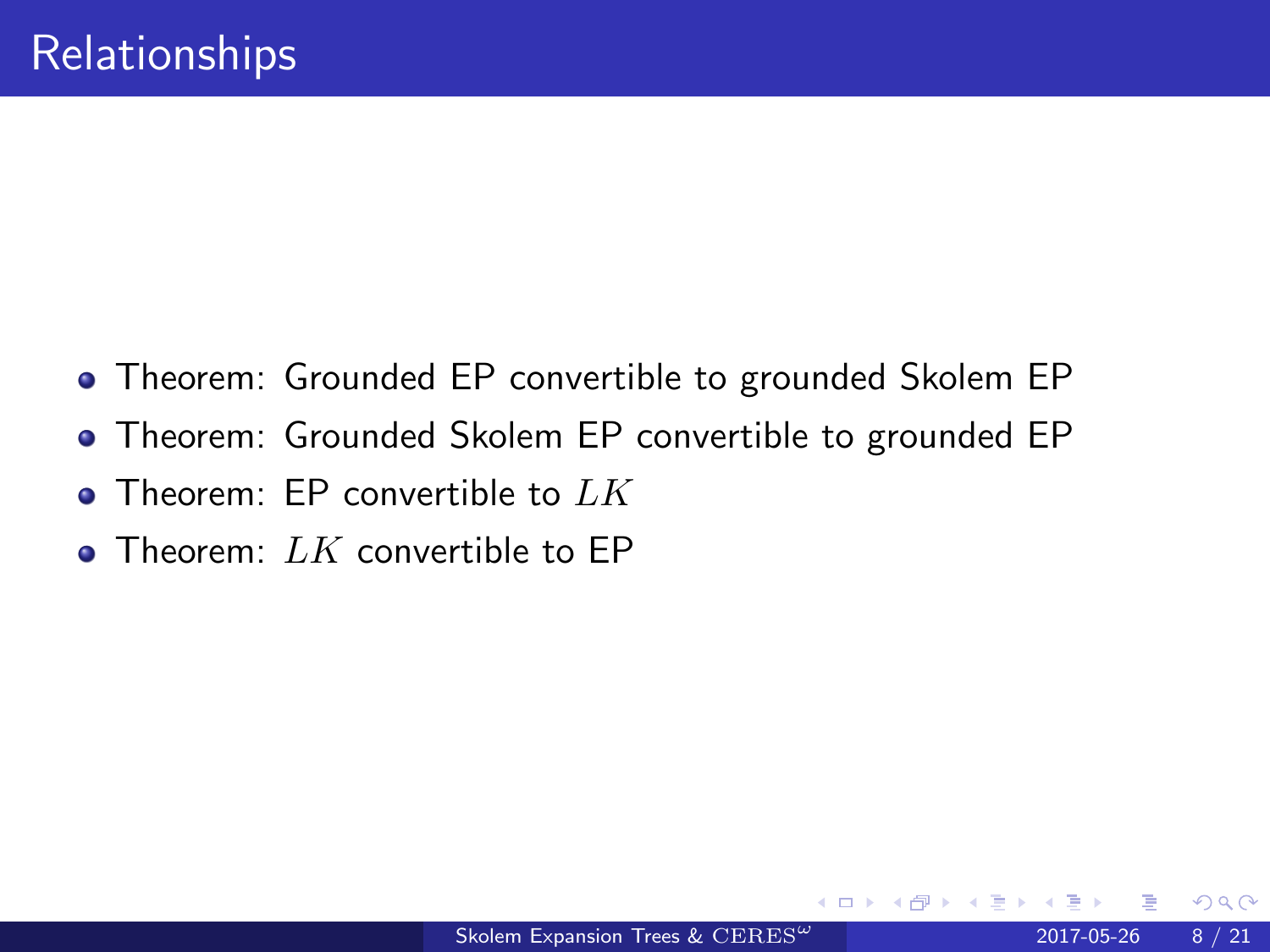- Variant of Higher-Order Sequent Calculus  $LK$
- Universal quantifiers inferred from Skolem terms
- **o** Labels trace Skolem context
- No eigenvariable condition
- Not every derivation tree sound
- Quantifier inferences of weakly regular trees can be shifted into place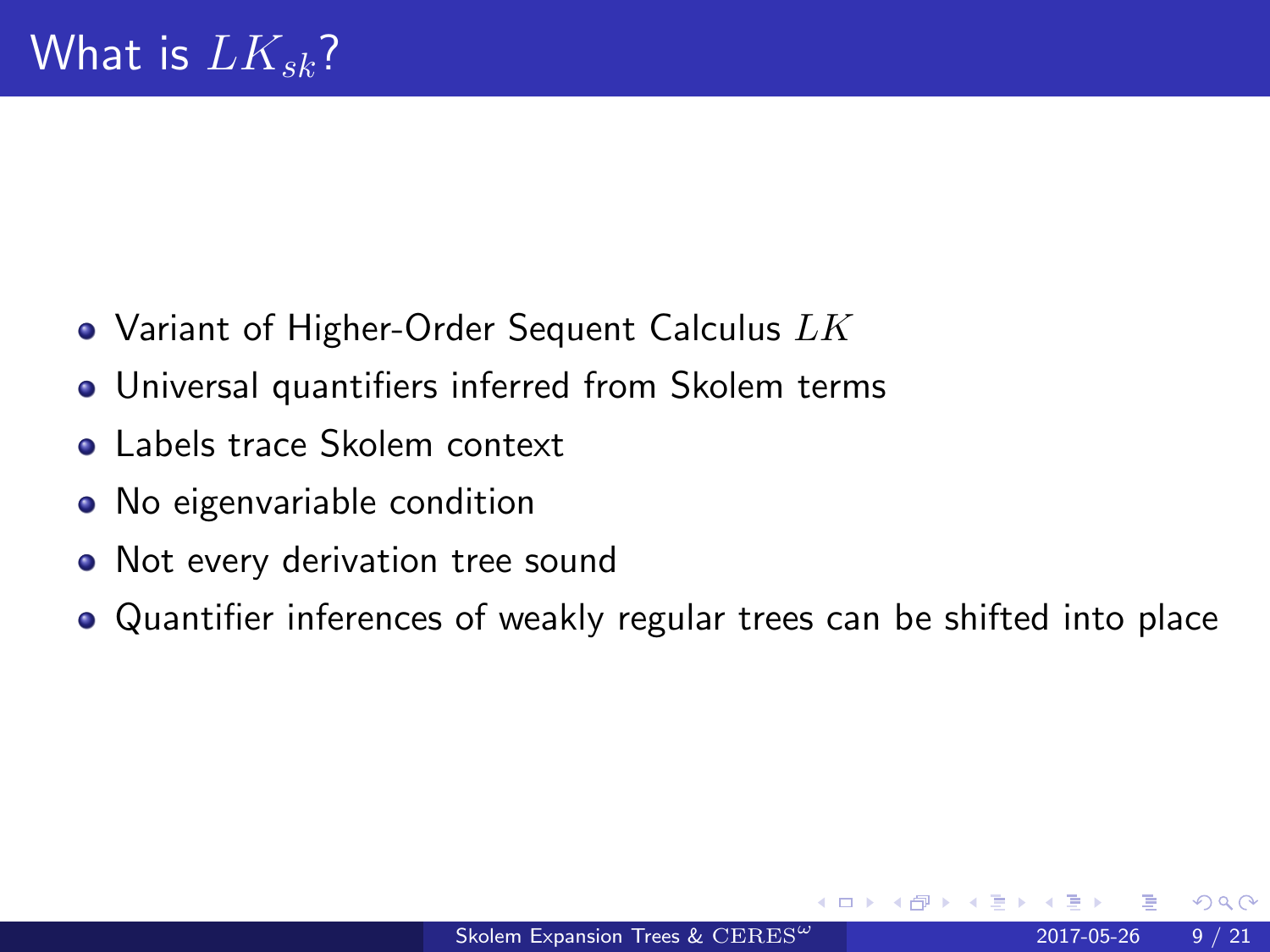- **o** Label: set of lambda terms
- Introduction Rule:  $\braket{F}^{\ell_1} \vdash \braket{F}^{\ell_2}$
- **•** Strong Quantifier:

$$
\frac{\Gamma \vdash \Delta, \langle F(fS_1 \dots S_n) \rangle^{\ell}}{\Gamma \vdash \Delta, \langle \forall_{\alpha} F \rangle^{\ell}} \, \forall^{sk} \colon r
$$

with  $\ell = S_1, \ldots, S_n$  and f a Skolem symbol of appropriate type.

Weak Quantifier:

$$
\frac{\Gamma \vdash \Delta, \langle FT \rangle^{\ell, T}}{\Gamma \vdash \Delta, \langle \exists_{\alpha} F \rangle^{\ell}} \exists^{sk} \colon r
$$

 $\bullet$  Other Rules: Like  $LK$ , labels of auxiliary and primary formulas must agree

つへへ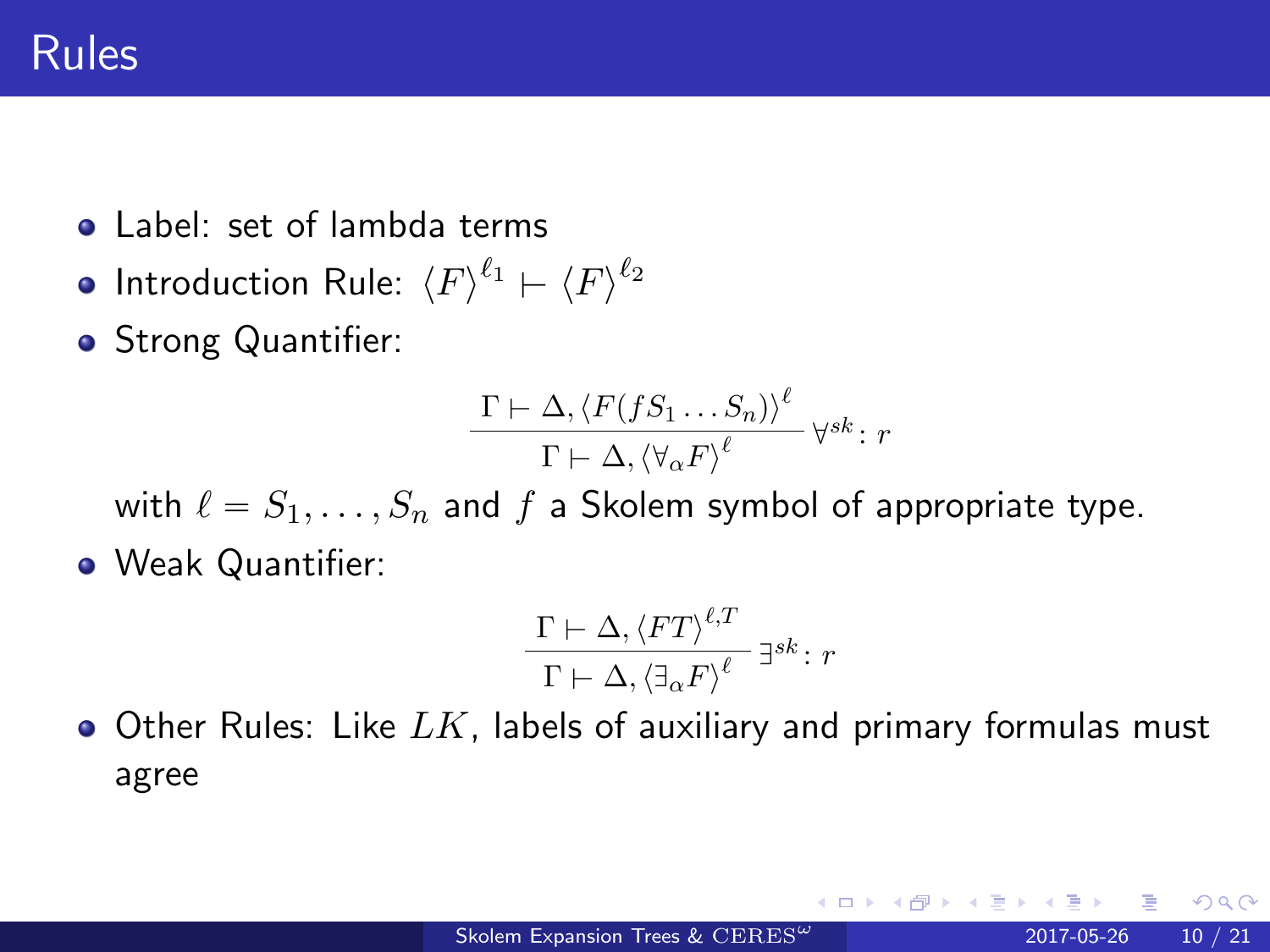- Properness: End-sequent labels are empty
- Weak regularity: If two strong quantifier rules have the same Skolem term, the inferences are homomorphic ("eventually contracted")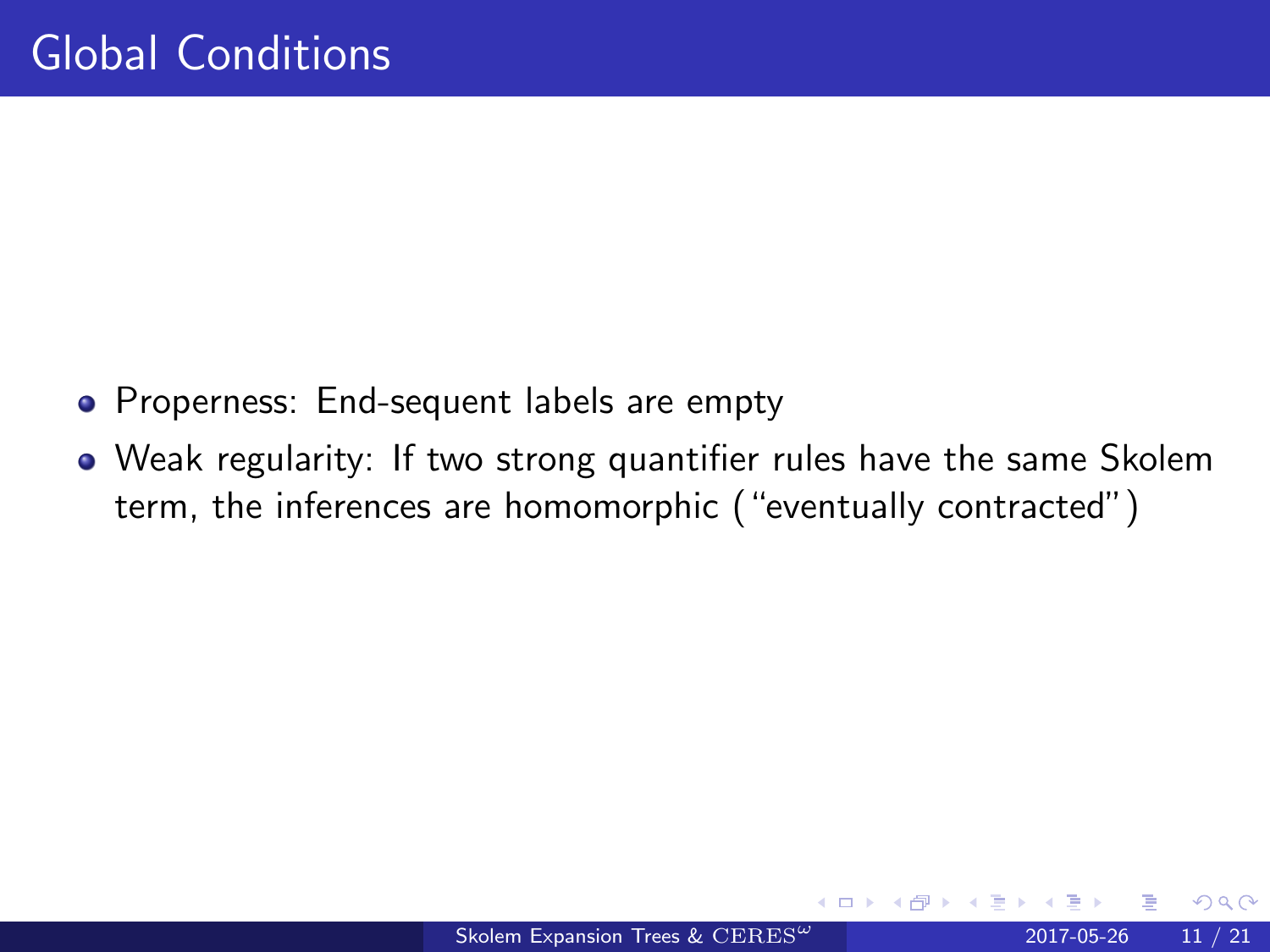

$$
(\pi) \frac{\forall X \exists Y \forall z (X(z) \to Y((z+1))), C(k) \vdash s_0(s_0(s_0(C)), ((k+1)+1)+1)}{\forall X \exists Y \forall z (X(z) \to Y((z+1))), C(k) \vdash \exists z s_0(s_0(s_0(C)), ((z+1)+1)+1)} \exists^{s^k} : r \forall X \exists Y \forall z (X(z) \to Y((z+1))), C(k) \vdash \exists X \exists z X (((z+1)+1)+1) \exists z s_0(s_0(s_0(C)) \land \exists z s_0(s_0(s_0(C)) \land \exists z s_0(s_0(s_0(C))) \exists z s_0(s_0(s_0(C)) \land \exists z s_0(s_0(s_0(C)) \land \exists z s_0(s_0(s_0(C)) \land \exists z s_0(s_0(s_0(C)) \land \exists z s_0(s_0(s_0(C)) \land \exists z s_0(s_0(s_0(C)) \land \exists z s_0(s_0(s_0(C)) \land \exists z s_0(s_0(s_0(C)) \land \exists z s_0(s_0(s_0(C)) \land \exists z s_0(s_0(s_0(C)) \land \exists z s_0(s_0(s_0(C)) \land \exists z s_0(s_0(s_0(C)) \land \exists z s_0(s_0(s_0(C)) \land \exists z s_0(s_0(s_0(C)) \land \exists z s_0(s_0(s_0(C)) \land \exists z s_0(s_0(s_0(C)) \land \exists z s_0(s_0(s_0(C)) \land \exists z s_0(s_0(s_0(C)) \land \exists z s_0(s_0(s_0(C)) \land \exists z s_0(s_0(s_0(C)) \land \exists z s_0(s_0(s_0(C)) \land \exists z s_0(s_0(s_0(C)) \land \exists z s_0(s_0(s_0(C)) \land \exists z s_0(s_0(s_0(C)) \land \exists z s_0(s_0(s_0(C)) \land \exists z s_0(s_0(s_0(C)) \land \exists z s_0(s_0(s_0(C)) \land \exists z s_0(s_0(s_0(C)) \land \exists z s_0(s_0(s_0(C)) \land \exists z s_0(s_0(s_0(C)) \land \exists z s_0(s_0(s_0(C)) \land \exists z s_0(s_0(s_0(C)) \land \exists z s_0(s_0(s_0(C)) \land \exists z s_0(s_0(s_0(C)) \land \exists z s_0(s_0(s_0(C)) \
$$

K □ ▶ K @ ▶ K ミ ▶ K ミ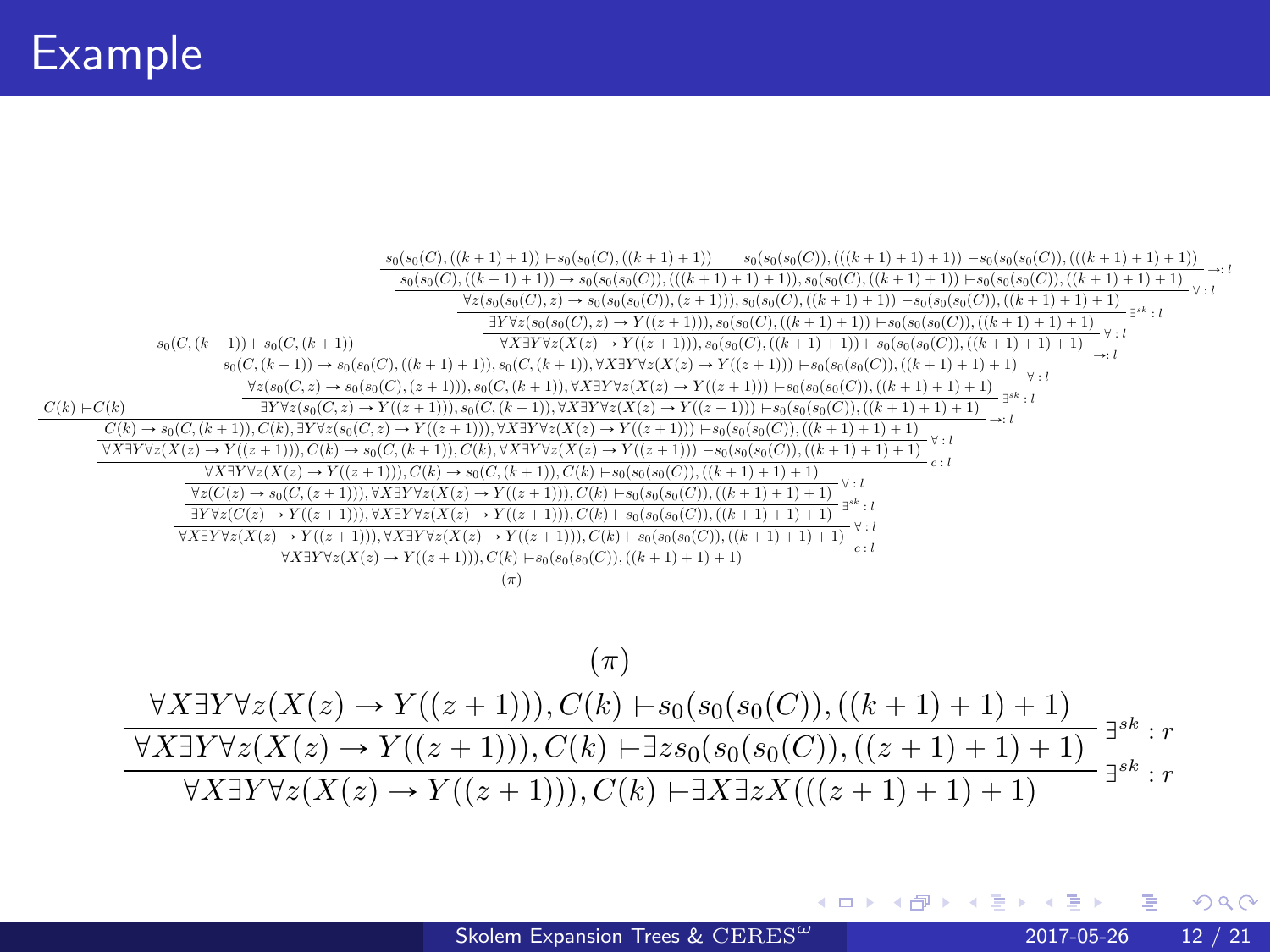- $ρ$  independent from  $σ$ : primary formula of  $σ$  not ancestor of auxiliary formulas of  $\rho$
- Rewrite systems for permuting independent inferences:
	- $\bullet$  Contractions:  $\triangleright_{c}$
	- Unary Rules:  $\triangleright_u$
	- Binary Rules:  $\triangleright_b$
- Idea: permute strong quantifiers downwards until eigenvariable condition would be fulfilled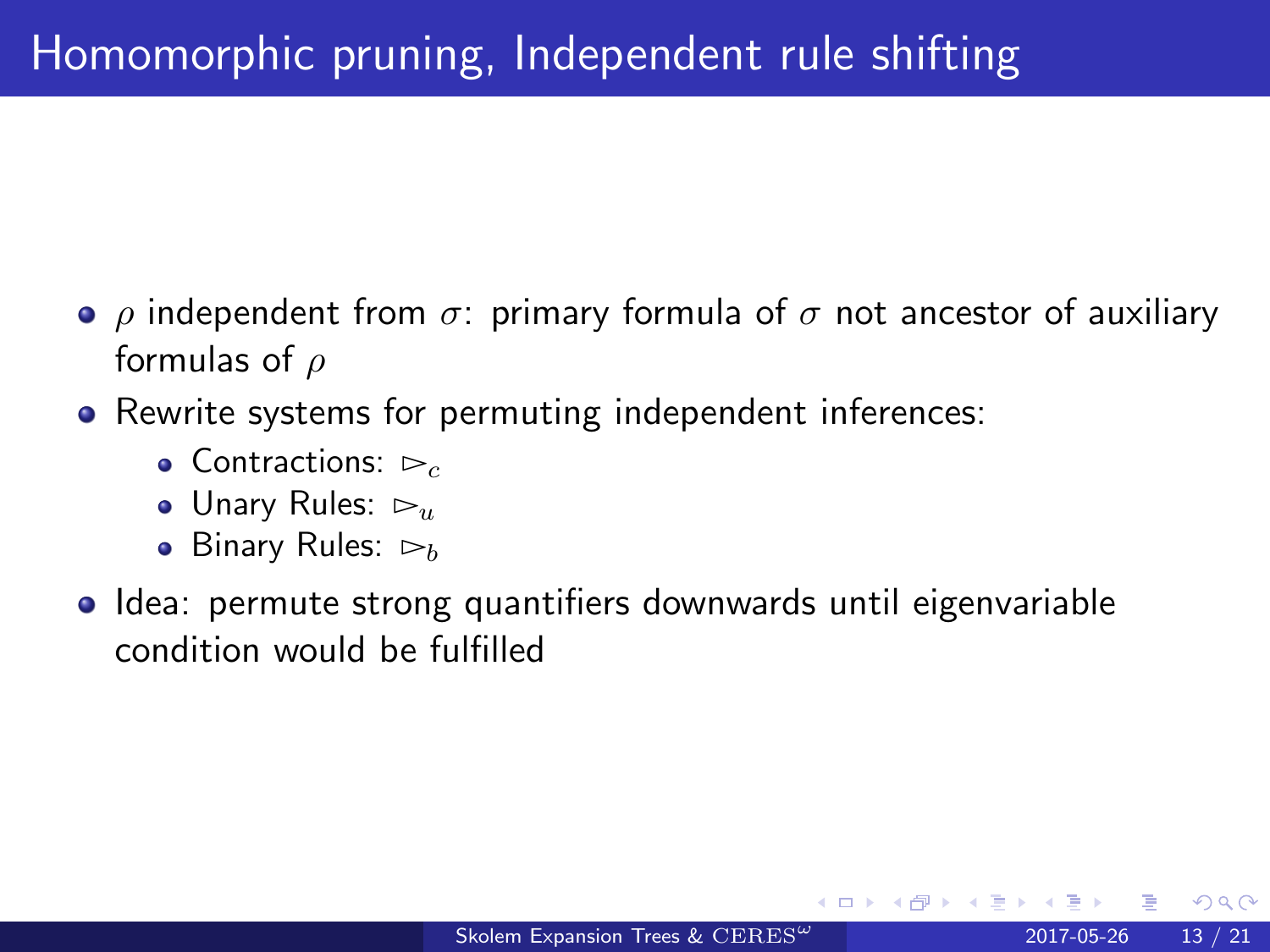## Problematic rule: shift binary over contraction



• Solution Sequential Pruning: permute contractions down, "zip up"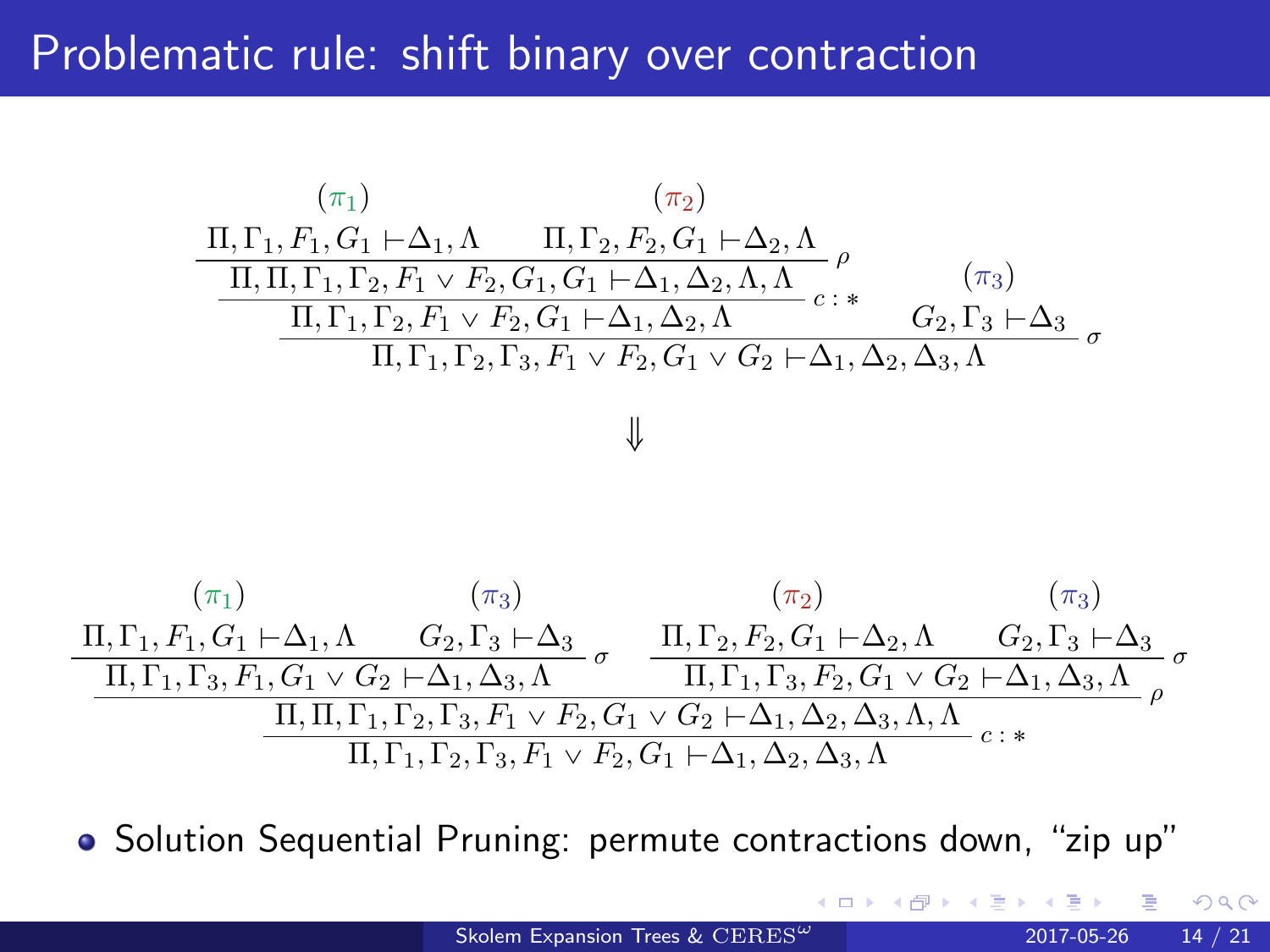- Axiom: translated to Atom Node
- Logical Rules: translated to corresponding operator nodes

#### • Contraction:  $merge(C_1, C_2)$ .

Precondition:  $\mathrm{Sh}(C_1) = \mathrm{Sh}(C_2)$ 

- $\bullet$  mg(A, A) := A
- $emf(A, \neg B) := \neg me(A, B)$
- mg $(A \circ B, C \circ D) := \text{mg}(A, C) \circ \text{mg}(B, D)$
- mg $(OF + ^s A, F + ^s B) := F + ^s mg(A, B)$
- $\bullet$  mg( $QF + ^{s_1}S_1 \ldots + ^{s_n}S_n$ ,  $QF + ^{t_1}T_1 \ldots + ^{t_m}T_m$ ) :=  $QF + ^{s_1}S_1 \ldots + ^{s_n}S_n + ^{t_1}T_1 \ldots + ^{t_m}T_m$

つひひ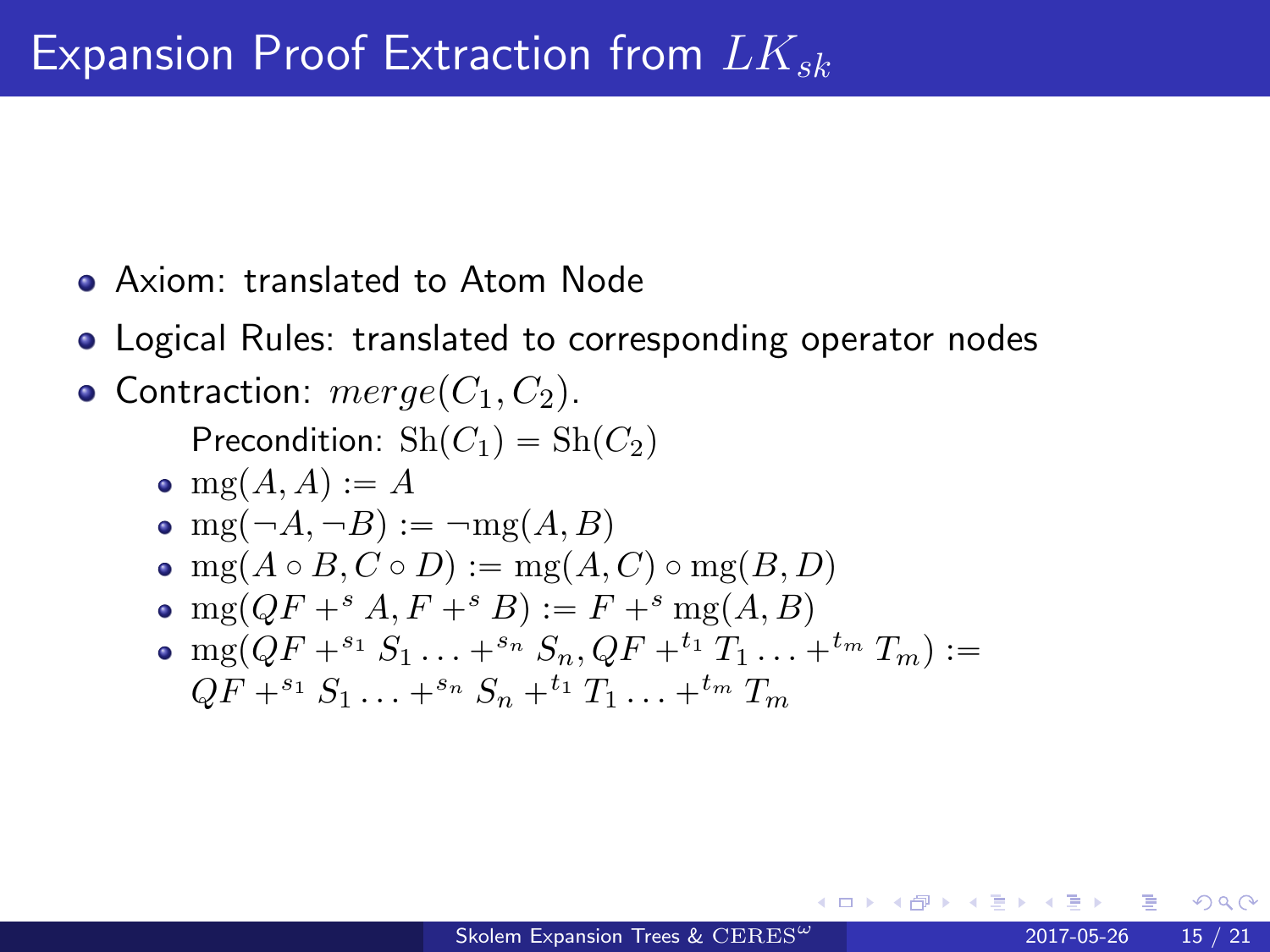- $\bullet$  Dp(A)  $\leftrightarrow$  Dp(mg(A, A))
- $\bullet$  Dp(A)  $\rightarrow$  Dp(mg(A, B))
- $\bullet$  Dp(mg(A, B))  $\rightarrow$  Dp(A  $\vee$  B)
- but not:  $Dp(A \vee B) \rightarrow Dp(mg(A, B))$

4 D F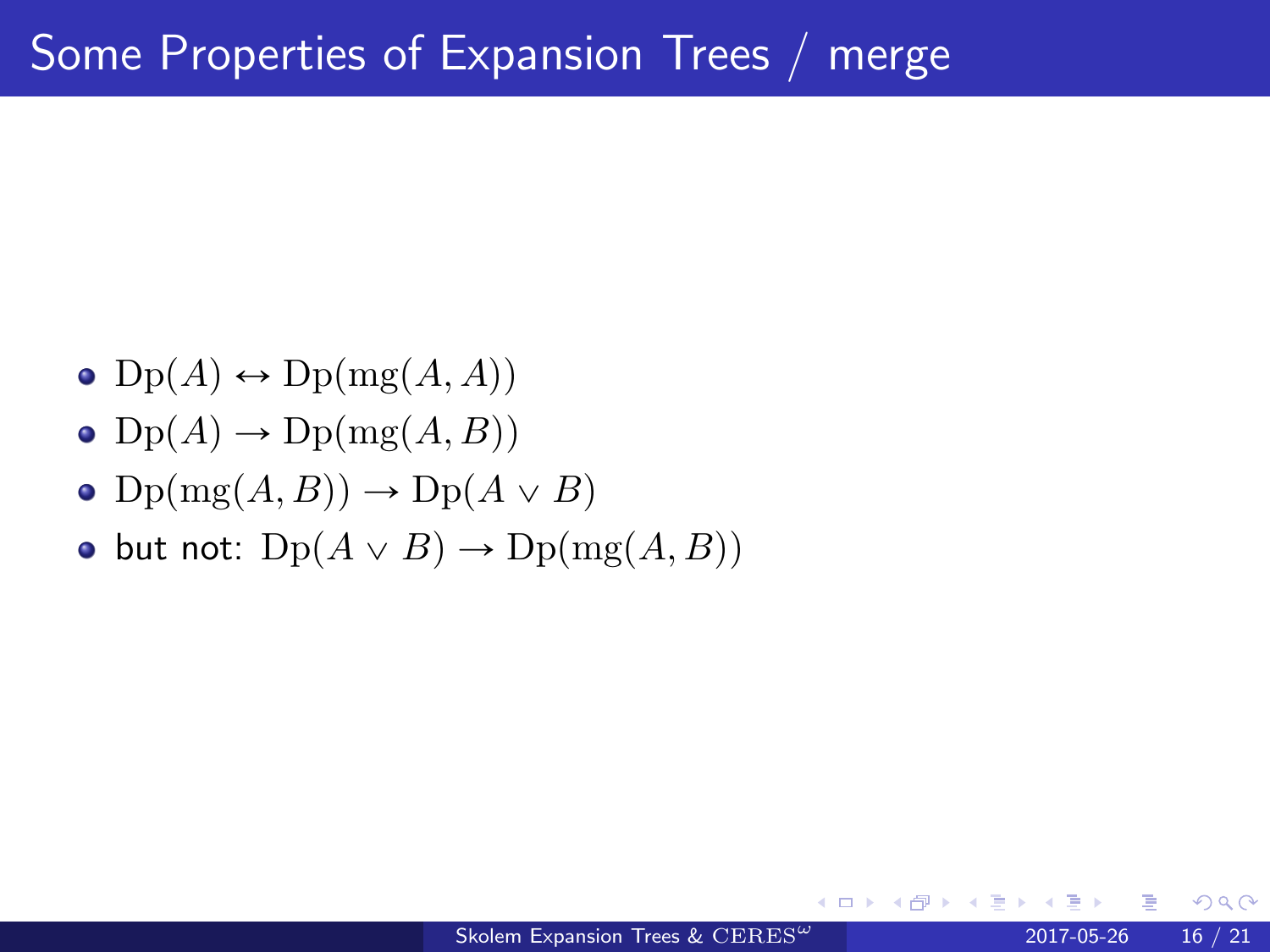- Theorem: Skolem ET extracted from proper, weakly regular  $LK_{sk}$ proof always fulfills global soundness conditions
- Theorem: deep formula is valid
	- Idea: during ET extraction, validity of deep formula preserved under  $\triangleright_c, \triangleright_u, \triangleright_b$  and sequential pruning
	- Main Ingredients: independence and ET properties

つひひ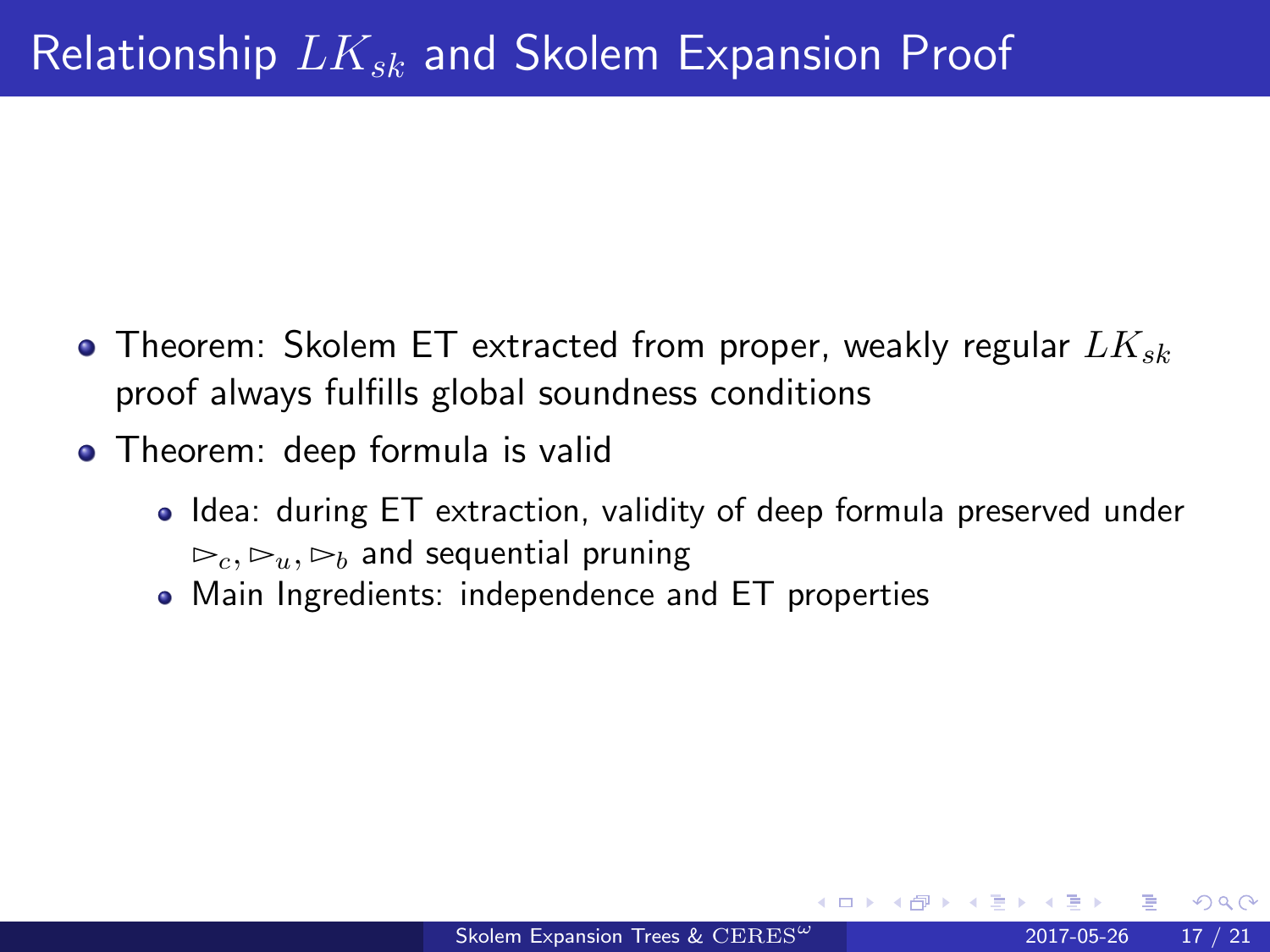## Case Study: Infinite Pigeon Hole Principle

- Theory: SO Arithmetic  $+$  first order equality
- Given: function  $f : Nat \mapsto \{0, 1\}$  $\forall x. f(x) = 0 \lor f(x) = 1$
- Lemma: set  $\{x|f(x) = s\}$  is unbounded  $\forall x \exists y . x \leq y \land f(y) = s$
- Statement: there exists a monotonic function h enumerating  $n$ occurrences on  $f$  $\forall n \exists h. MON(h, n) \wedge \exists s.NOCC(h, n, s)$
- Monotonicity:  $\forall i \forall j \in i < j \land j < n + 1 \rightarrow h(i) < h(j)$
- n Occurrences:

 $\forall i : i < n + 1 \rightarrow f(h(i)) = s$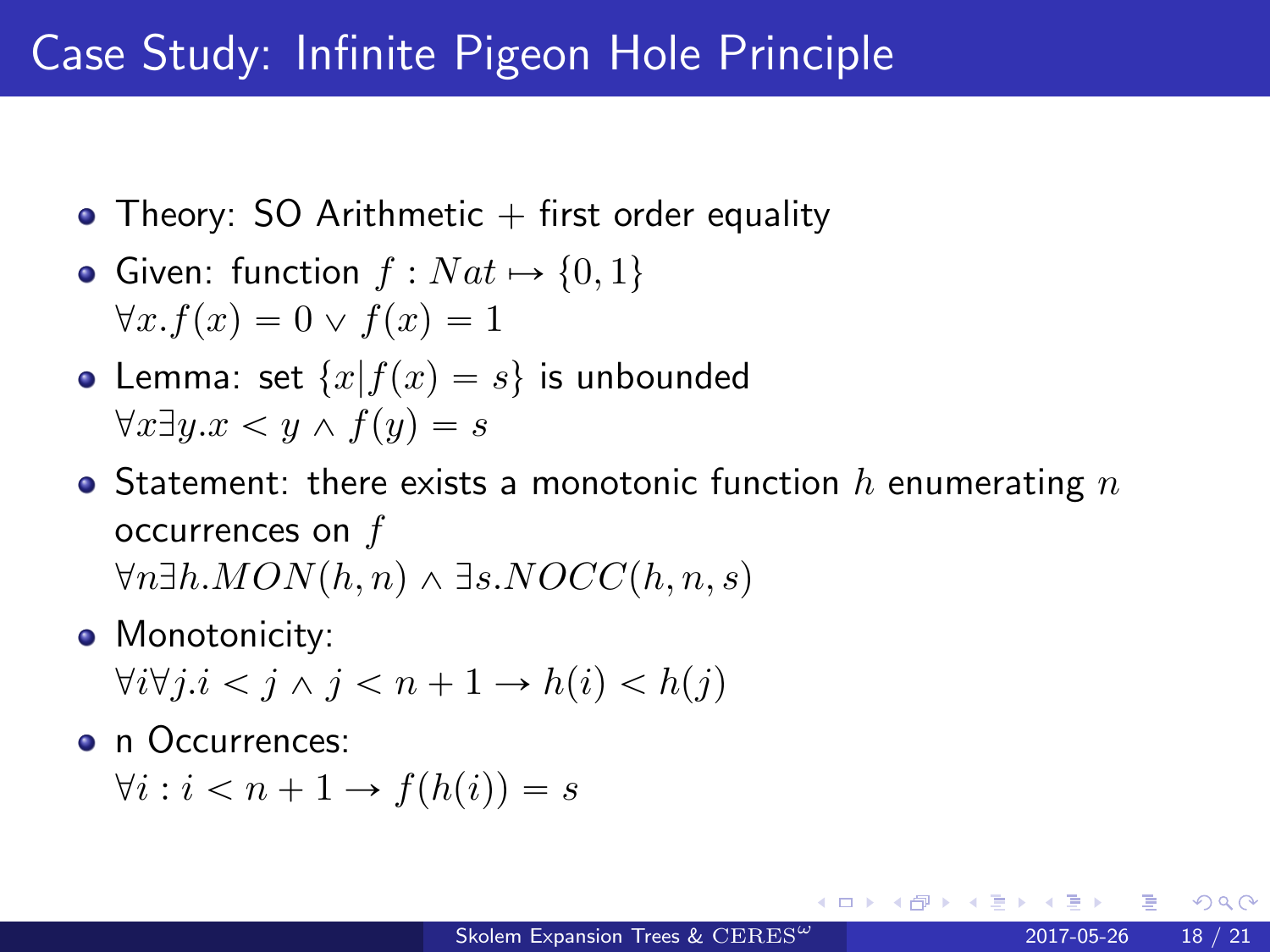## Expansion Proof

- **•** too big to show completely, extracted instances
- witness terms for h in expansion of induction axiom, not conclusion

| Source  | Term                                                                      |
|---------|---------------------------------------------------------------------------|
| BASE(0) | $h(x) = (s_{25}(q_1, s_{26}(q_1)) + 1) + s_9(q_2, s_{10}(q_2))$           |
|         | $BASE(1)$ $h(x) = (s_9(q_2, s_{10}(q_2)) + 1) + s_{25}(q_1, s_{26}(q_1))$ |
|         | $STEP(0)$ $h(x) =$ if $x < (s_{10}(q_2) + 1)$ .                           |
|         | then $s_9(q_2, x)$                                                        |
|         | else $(s_{25}(q_1, s_{26}(q_1)) + 1) + s_9(q_2, s_{10}(q_2))$             |
|         | $STEP(1)$ $h(x) =$ if $x < (s_{26}(q_1) + 1)$ .                           |
|         | then $s_{25}(q_1, x)$                                                     |
|         | else $(s_9(q_2, s_{10}(q_2)) + 1) + s_{25}(q_1, s_{26}(q_1))$             |

 $q_1, q_2$ : labels (goal instance of induction for  $s = 1$  and  $s = 0$ ) • variation of input proof leads to same terms but different label  $q$ :  $q(1) = q_1$  and  $q(0) = q_2$ 

つひひ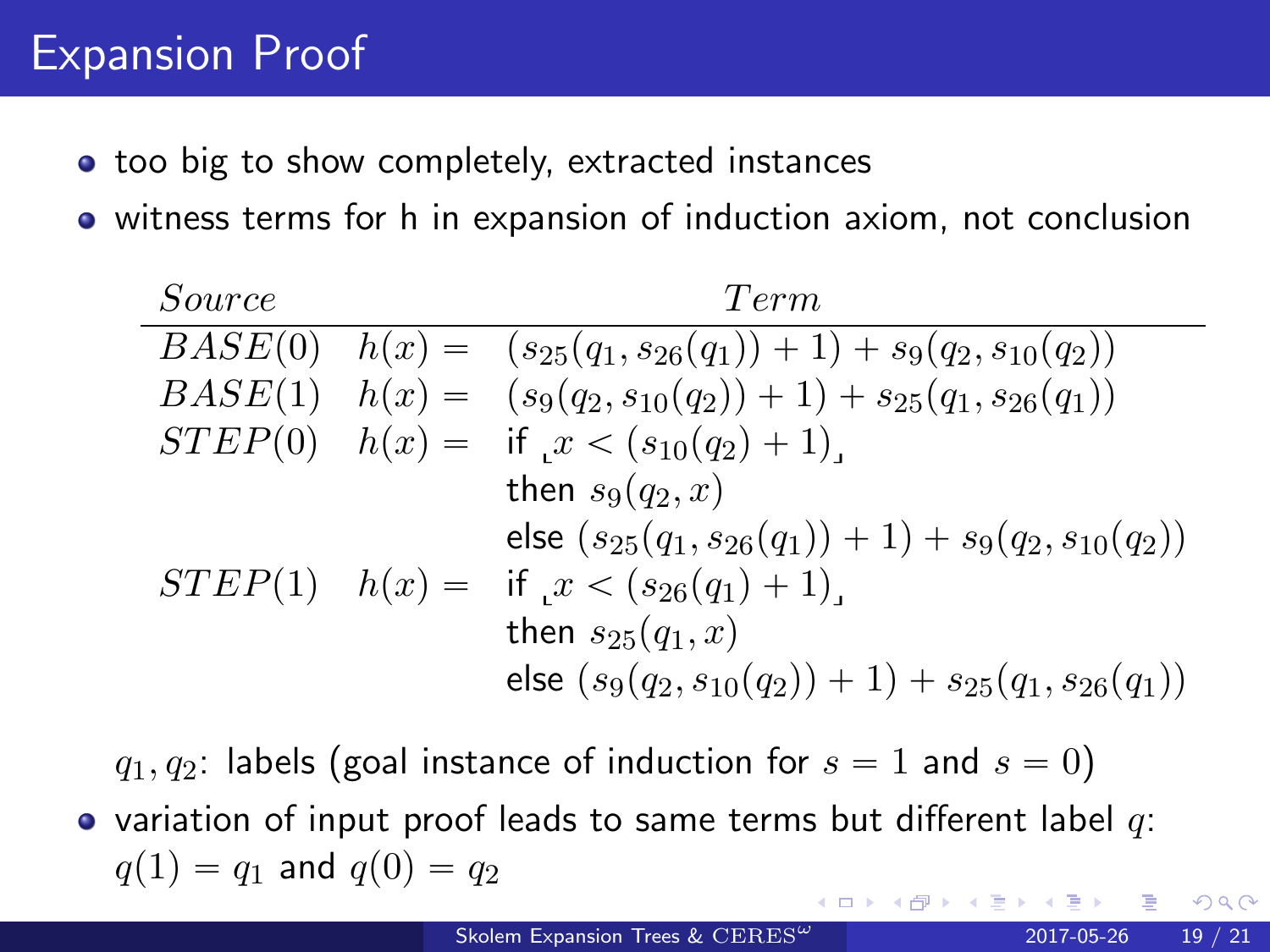- Automated higher-order provers (Leo II, Satallax) fail to reprove deep formula
	- Primary reason: treatment of first-order equality
	- Secondary reason: labels are huge, prover stuck in parsing without lambda-lifting
- Isabelle manages  $q_1, q_2$  version (via encoding to SMT)
- Need better conditional: either improve encodings or built-in if-then-else (e.g. in zipperposition)
- Work on better integration of first-order equality in HO-ATPs (Matryoshka)